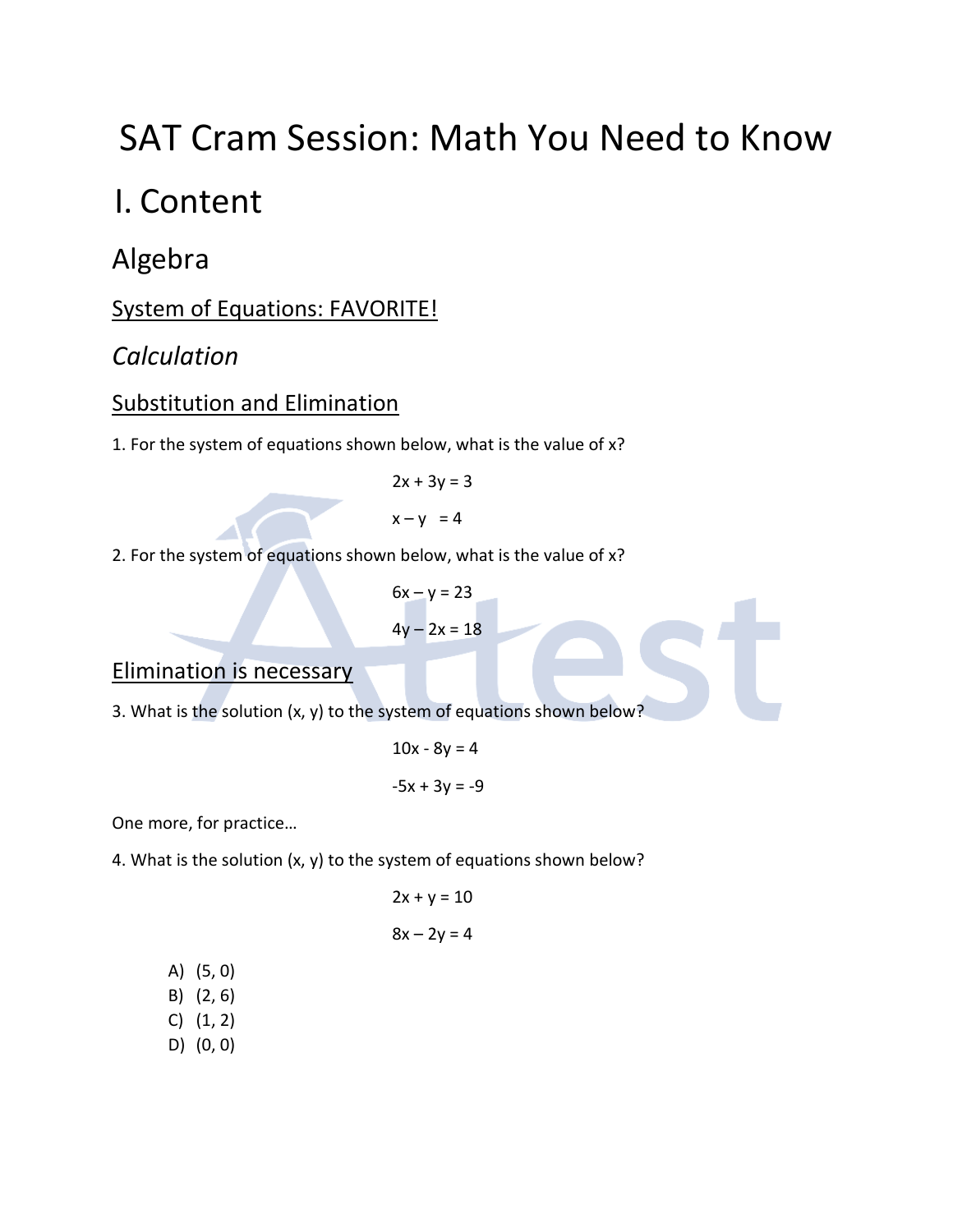## Double Elimination

5. What is the solution (x, y) to the system of equations shown below?

$$
5x + 3y = 20
$$

$$
11x + 5y = 28
$$

Another:

6. What is the solution  $(x, y)$  to the system of equations shown below?

$$
-4x - 3y = -13
$$

$$
7y + 9x = 32
$$

Here's one I've seen occurring with greater frequency:

$$
4x - 2y = 7
$$
  

$$
5x + y = 3
$$

7. If  $(x, y)$  is the solution to the given system of equations, what is the value of  $9x - y$ ?



8. If *a* is a constant, for what value of *a* will the system of equations have no solution?

Let's do another:

$$
dx + 4y = 16
$$

$$
15x - 5y = 30
$$

9. If *d* is a constant, for what value of *d* will the system of equations have no solution?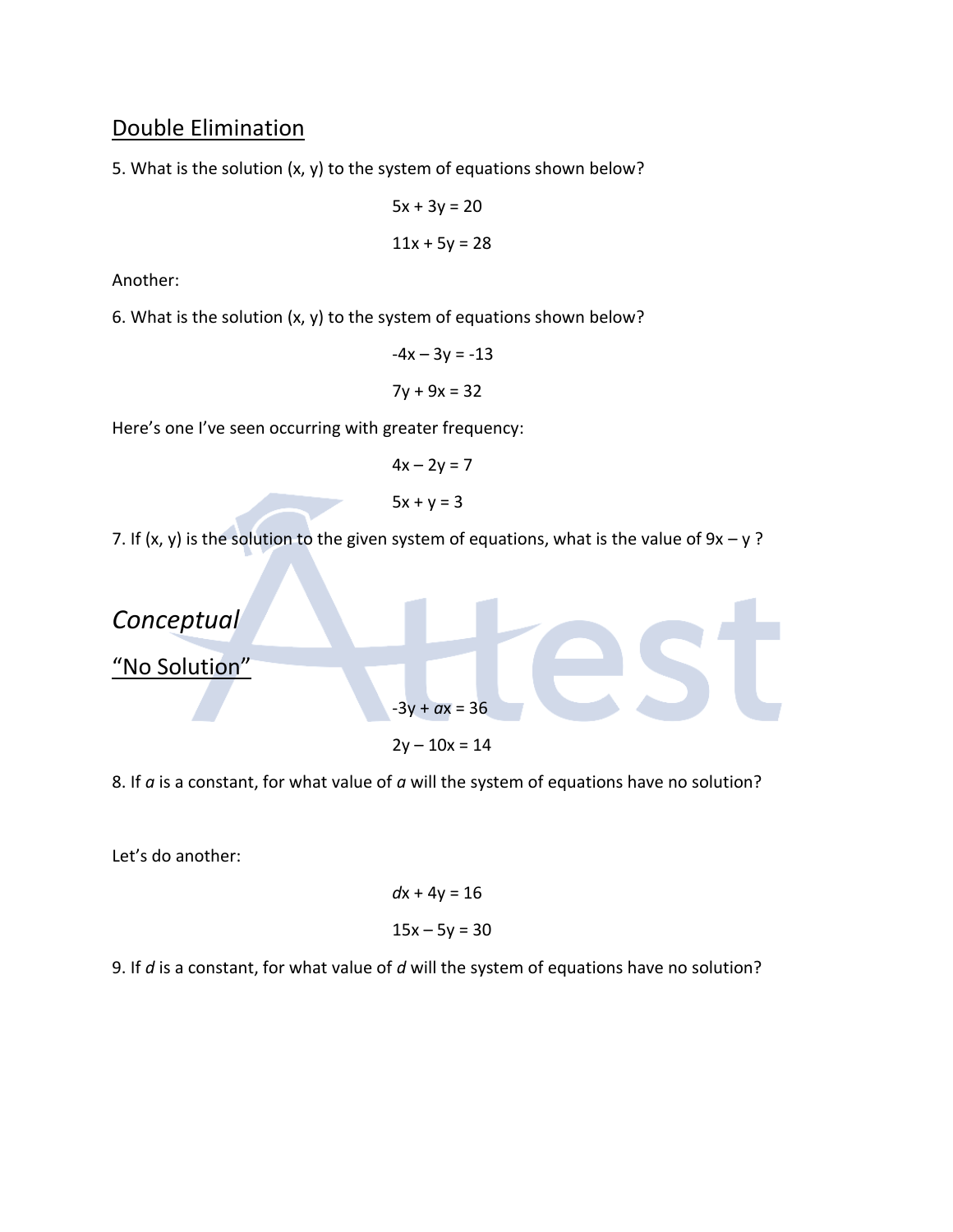$y = 3x + 4$ 

10. The above equation is one of two equations in a linear system that has no solution. Which of the following equations could be the second equation in the system?

A) 
$$
y = \frac{1}{3}x + 4
$$
  
\nB)  $y = \frac{1}{3}x - 3$   
\nC)  $y = 3x - 3$   
\nD)  $y = 3x + 4$ 

"Infinite Solutions"

$$
3y - 6x = 12
$$
  
ty + zx = 48

11. For the system of equations above, t and z are constants. If the system of equations has infinite solutions, what is the value of t/z ?

$$
2x + 14y = 8
$$

$$
10x + 70y = 10c
$$

12. For what value of c would the following system of equations have an infinite number of solutions?

## Some other varieties of "no solution" and "infinite solutions"

$$
y = 4x + 7
$$

$$
y = kx + 2
$$

13. For the system of equations shown above, k is a constant. If the system has no solutions, then which of the following could be the value of k?

 $1. 2$ 

- II. 4
- III. 5
	- A) I only
	- B) II only
	- C) III only
	- D) Neither I, II, nor III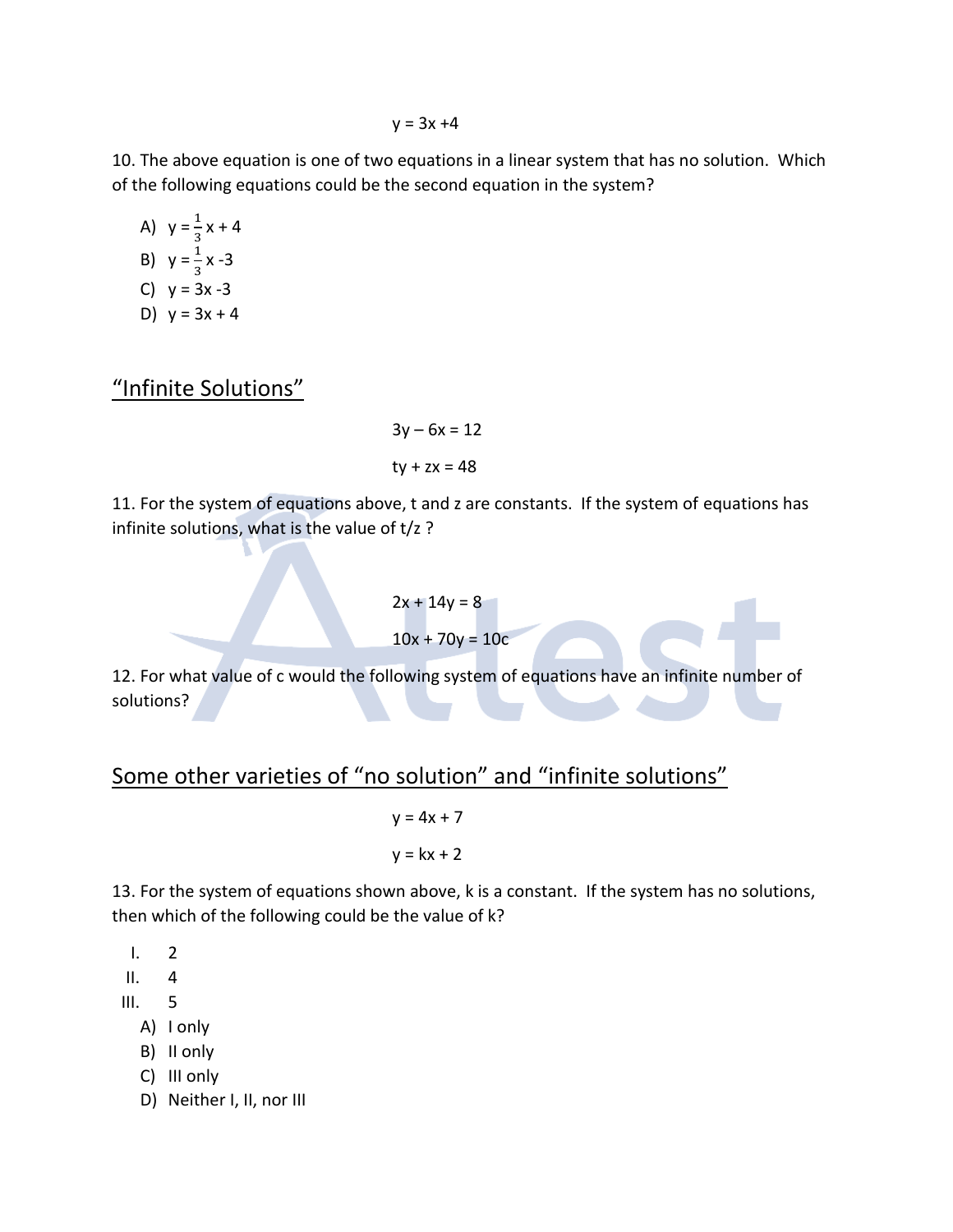## Quadratics in General

14. What are the solutions to the equation  $x^2 - 10x + 21 = 0$ ?

### **MEMORIZE: the 3 keys to quadratics**

- **I. Factor and find the solutions a. Synonyms for solutions: zeroes, x-intercepts**
- **II. Find the vertex**
	- **a.** Use  $-\frac{b}{2}$  $\frac{\nu}{2a}$  or halfway between zeroes
	- **b. Vertex is also called "minimum" or "maximum"**

est

## **III. Find the y-intercept**

Back to the question….

14a. What are the solutions to the equation  $x^2 - 10x + 21 = 0$ ?

- b. What is the vertex?
- c. What is the y-intercept?

Let's do another one together:

- 15a. What are the solutions to  $x^2 + 12x + 20 = 0$ ?
- b. What is the vertex?
- c. What is the y-intercept?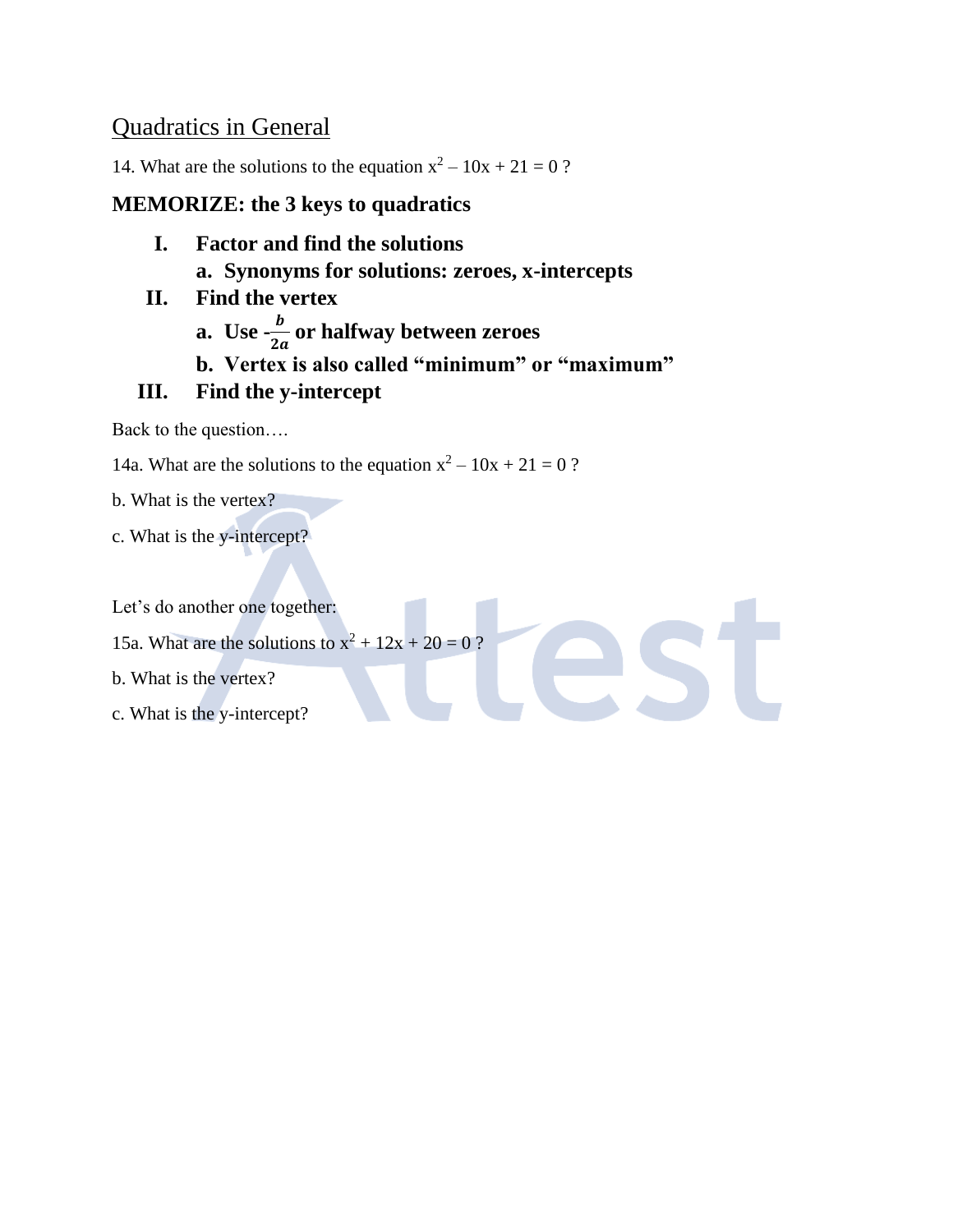## *HERE ARE A FEW WAYS THE SAT LIKES TO TEST THESE CONCEPTS:*

16. If a function has four distinct zeroes, which of the following could be the function of the graph?

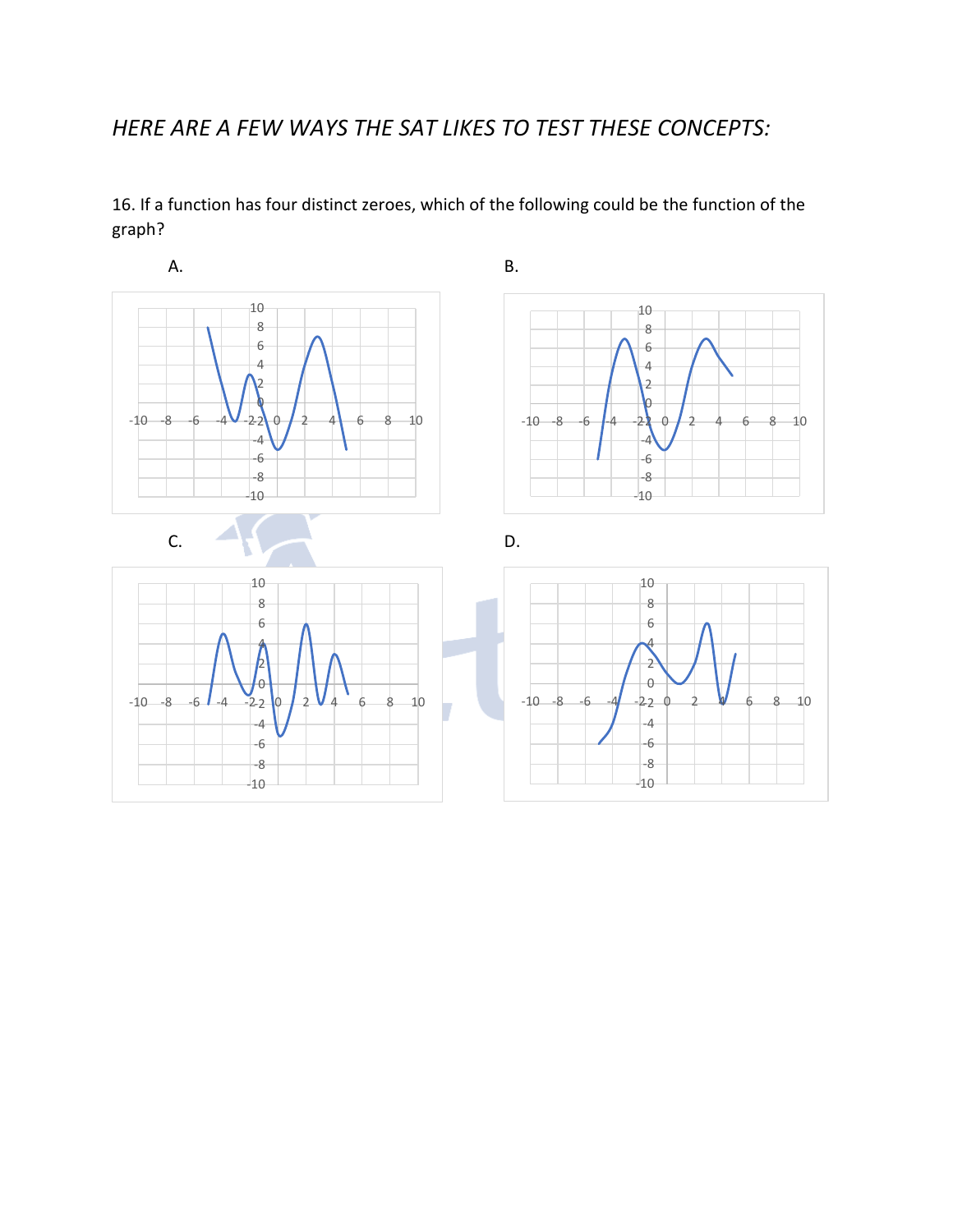

17. For the graph of  $y = 2x^2 +5x + 8$ , which of the following is the y-intercept of the graph?

- A) -3 B) 0
- C) 8
- D) 15

18. For the function  $f(x) = (x + 5)(x-3)$ , which of the following gives the x-coordinate of the vertex of the graph of *f(x)* ?

- $A) -2$ B) -1 C) 0
- D) 1

19. For  $f(x) = x^2 + 14x + 33$ , which of the following is the minimum value of the function?

- A) (-7, -16)
- B) (-3, 33)
- C) (7, 180)
- D) (11, 462)

20. If the function  $f(x) = x^2 - 6x - 8$  has two x-intercepts, what is the sum of the x-coordinates of the x-intercepts?

- A) -6
- B) -4
- C) 4
- D) 6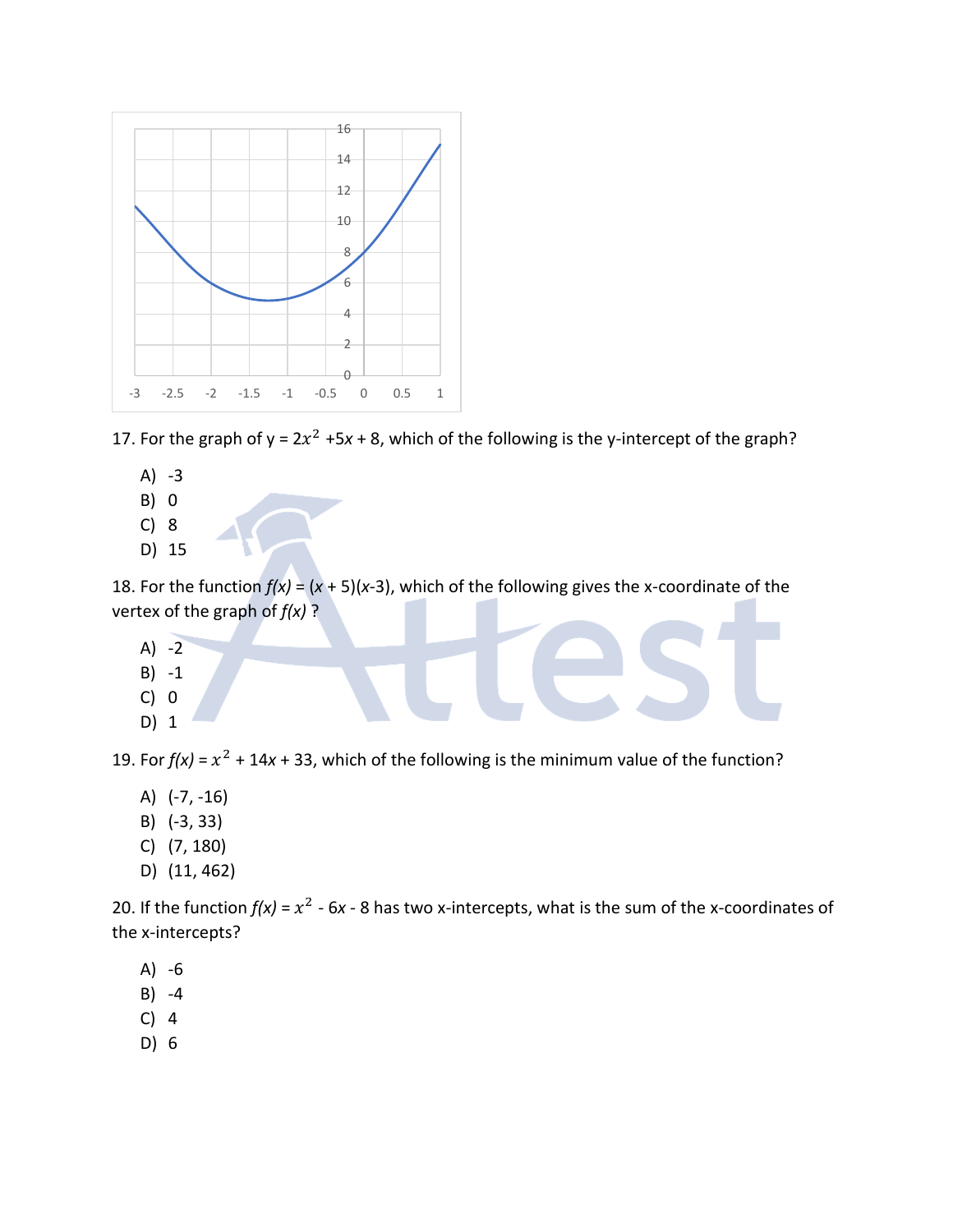## Quadratic Formula

#### **MEMORIZE:**

For the standard form of a quadratic equation, ax<sup>2</sup> + bx + c = 0,  $x = \frac{-b \pm \sqrt{b^2-4ac}}{2a}$  $2a$ 

21. What are the solutions to  $3x^2 - 24x + 12 = 0$ ?

- A)  $4 \pm 2\sqrt{3}$
- B)  $8 \pm 4\sqrt{3}$
- C)  $-3 \pm 4\sqrt{3}$
- D)  $-4 \pm 2\sqrt{3}$

22. What are the solutions to  $\frac{1}{4}x^2-\frac{1}{2}$  $\frac{1}{2}$ **x** -  $\frac{1}{8}$  $\frac{1}{8}$  = 0 ?

- A)  $-1 \pm 2\sqrt{3}$
- B)  $1 \pm \frac{\sqrt{6}}{2}$ 2
- C) -4  $\pm \frac{\sqrt{8}}{2}$
- 2 D)  $4 \pm 2\sqrt{6}$  $5x^2 - 60x + 15 = 0$
- 23. What is the sum of the solutions for the equation above?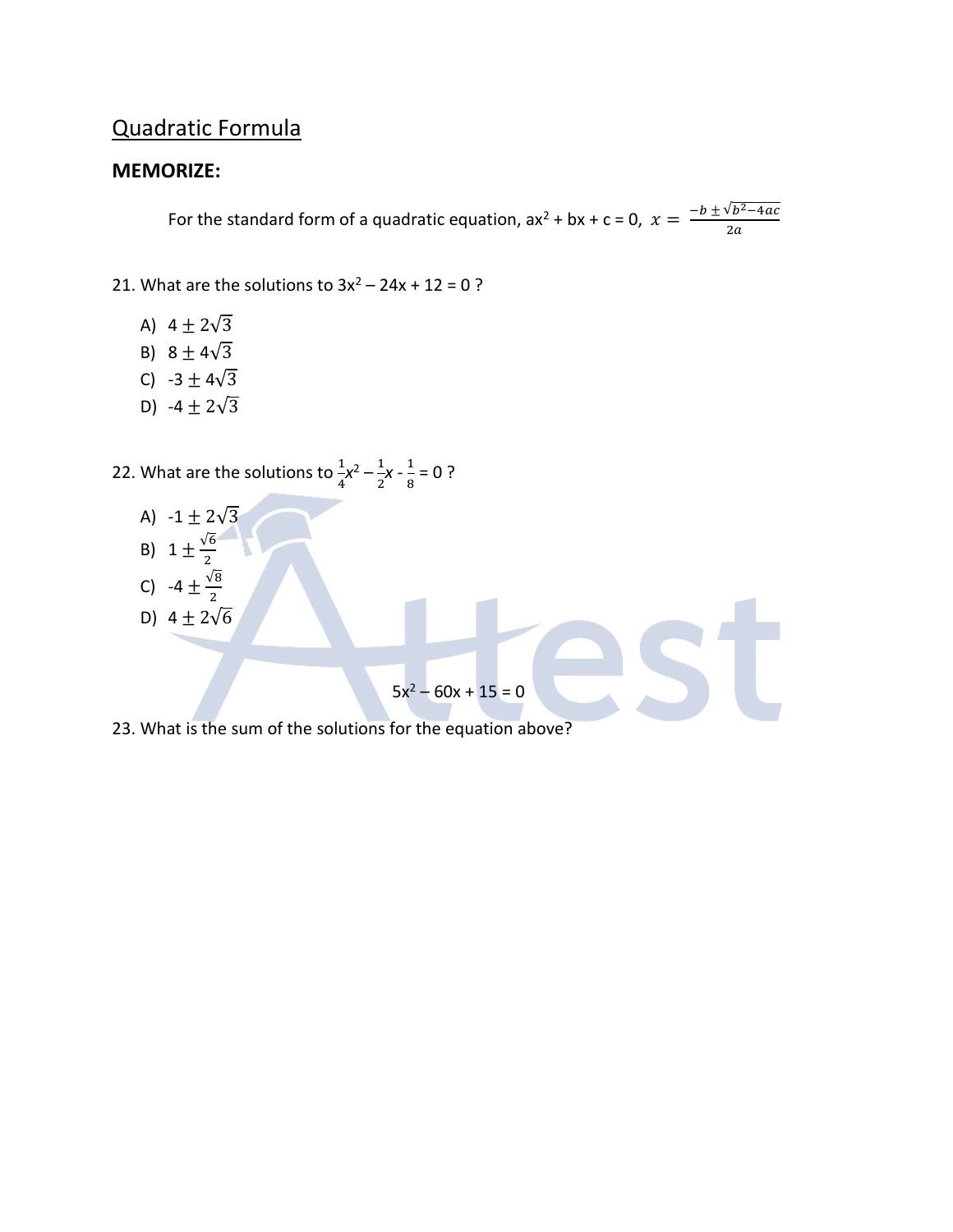## Exponent Rules

#### **MEMORIZE:**

Most important:  $x^0$  = 1

 $x^1 = x$  $x^a x^b = x^{a+b}$  $x^a$  $\frac{x^a}{x^b} = x^{a-b}$ 

 $(x^a)^b = x^{ab}$ 

*Often utilized on the hardest problems:*

 $x^{-a} = \frac{1}{x^a}$  $x^a$  $x^{\frac{a}{b}} = \sqrt[b]{x^a}$ 

## $(\sqrt[3]{x^4})^z$ , where  $x \ge 0$

24. In the expression above, *z* is a constant. The expression is equivalent to  $x^{12}$ , where  $x \ge 0$ . What is the value of *z* ?

25. Which of the following is equal to  $d^{\frac{4}{5}}$ , for all values of  $d$  ?

- A)  $\sqrt[4]{d^5}$
- B)  $\sqrt{d^5}$
- C)  $\sqrt{d^4}$
- D)  $\sqrt[5]{d^4}$

26. Which of the following is equivalent to  $\sqrt{36c^{36}}$  ?

- A) 6 $\sqrt{c^6}$
- B)  $6c^{18}$
- C)  $6c^6$
- D)  $\sqrt{18c^{18}}$

27. Which of the following is equivalent to  $25^{\frac{2}{3}}$ ?

- A) 25 $\sqrt[3]{25^2}$
- B)  $25\sqrt[2]{25^2}$
- C) 5  $\sqrt[3]{5}$
- D)  $5\sqrt[2]{5^3}$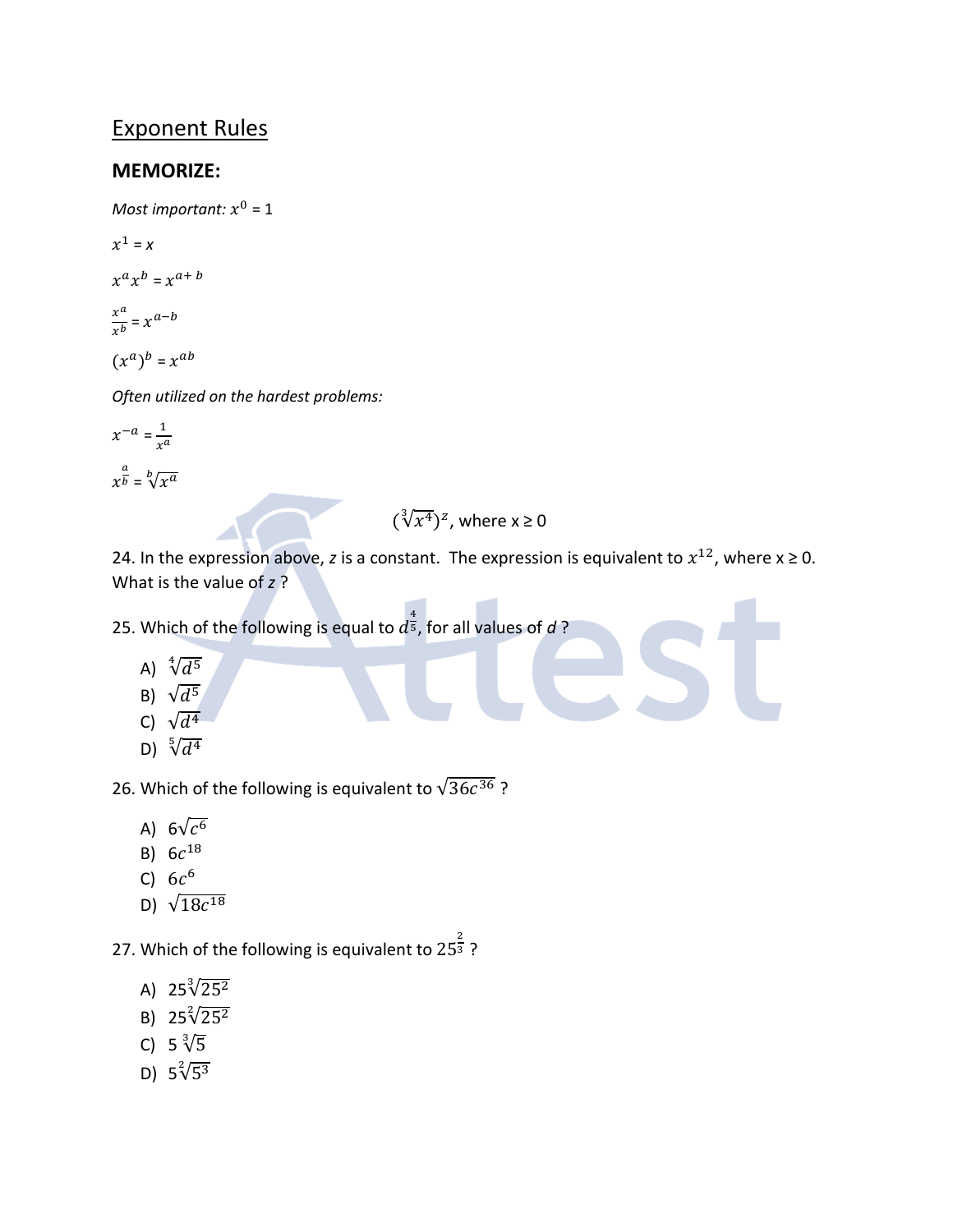$$
\frac{a^{\frac{2}{3}}b^{-4}}{a^{-3}b^{\frac{1}{5}}}
$$

28. The expression above is equivalent to which of the following?

A) 
$$
\frac{a^{3}\sqrt[3]{a^{2}}}{b^{4}\sqrt[5]{b}}
$$
  
B) 
$$
\frac{\sqrt[3]{a^{5}}}{\sqrt[5]{b^{4}}}
$$
  
C) 
$$
\frac{a}{b}
$$
  
D) 
$$
\frac{a^{3}}{b^{5}}
$$

#### Exponential Growth/Decay

D(t) = 100  $(1.08)^t$ 

29. The function above models the number of dandelions, D(t), in a field *t* days after an initial count of the dandelions in the field was made on March  $15<sup>th</sup>$ . Which of the following does 1.08 in the function represent?

- A) There were  $1.08$  dandelions in the field on March  $15<sup>th</sup>$ .
- B) The dandelion population of the field grew by 1.08 each day.
- C) The dandelion population grew by a factor of 1.08 each day.
- D) It takes 1.08 days for the field's dandelion population to double.

30. A certain town had a population of 20,000 residents in 2005, and the town's population has declined by 6% annually since then. Which of the following functions models the population of the town, P(t), after *t* years?

- A) 20,000  $(.06)^t$
- B) 20,000  $(.94)^t$
- C) 20,000  $(1.06)^t$
- D) 20,000  $(1.94)^t$

31. A researcher estimates that the population of a certain strain of bacteria will grow by 70% every 20 minutes. If there is a starting population of 100,000 bacteria, which of the following expressions best represents the population of the bacteria colony *m* minutes from now?

- A) B(t) = 100,000  $(1.70)^{20m}$
- B) B(t) = 100,000  $(1.70)^{\frac{m}{20}}$ 20
- C) B(t) = 100,000  $(.70)^{20m}$
- D) B(t) = 100,000  $(.70)^{\frac{m}{20}}$ 20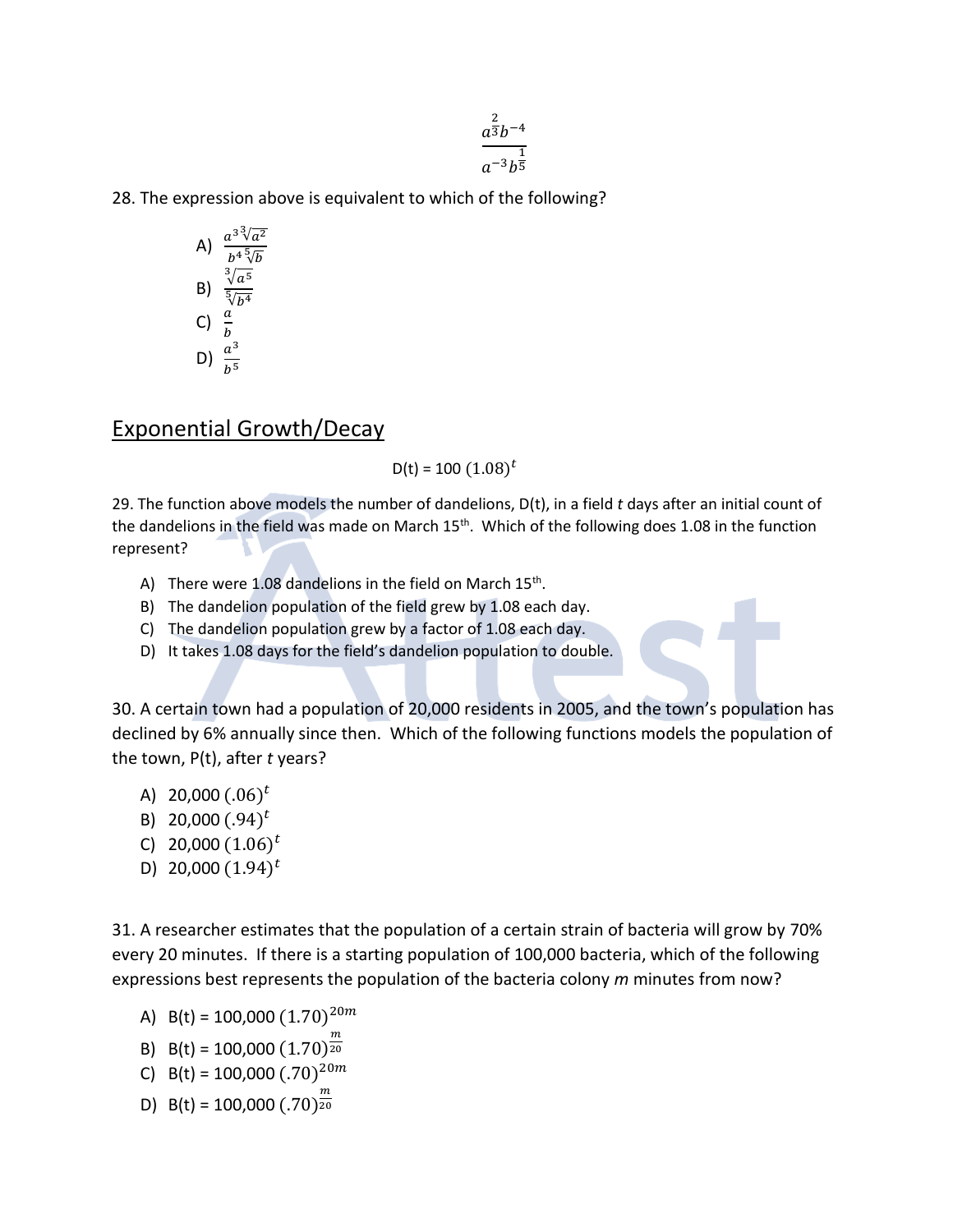## Imaginary and Complex Numbers

#### **MEMORIZE:**

 $i^2$  = -1 (The test will tell you that  $i = \sqrt{-1}$ , but the test will not tell you that  $i^2$  = -1)

25

- 32.  $(7 + 12i) + (2 3i) =$ 
	- A) 14 36i
	- B) 5 + 9i
	- C) 9 36i
	- D) 9 + 9i

33. What is the sum of  $10 + 11i$  and  $8 + 4i$ ?

- A)  $2 + 7i$
- B) 2 + 15i
- $C)$  18 + 7i
- D) 18 + 15i

```
34. (17 + 11i) - (6i<sup>2</sup> - 5i) =
```
- A) 23 + 6i
- B) 23 + 16i
- C) 17 + 11i
- D)  $11 + 16i$

 $35. (16 + 7i) - (-2i^2 - 3i) =$ 

- A) 14 + 10i
- B) 14 + 4i
- C) 18 + 10i
- D) 18 + 4i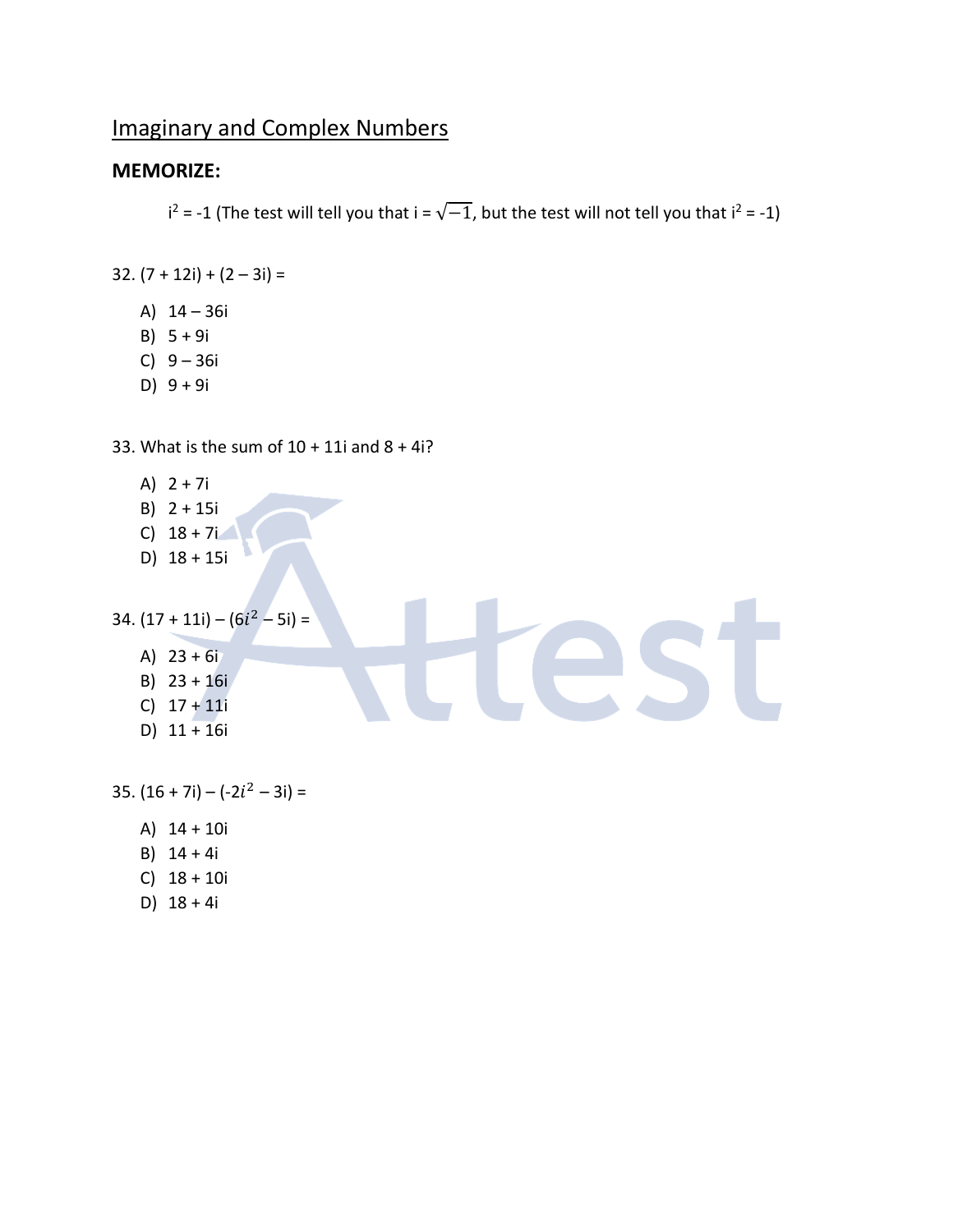## Geometry

### **MEMORIZE:**

Remember: the SAT gives you a full page of formulas at the start of each math test. Do not forget that it gives you the Pythagorean Theorem as well as the side lengths for a 30°-60°-90° triangle as well as a 45°-45°-90° triangle.

2 right triangles the test loves: 3-4-5 and 5-12-13. If there's a right triangle in a problem with a side length/side lengths given, instantly check to see if it's one of these two triangles.

Important terminology: similar vs. congruent triangles

If two triangles are similar, that means they have the same angles measures, but not necessarily the same side lengths

If two triangles are congruent, then both their angle measures and side lengths are the same.

Trig functions: sine, cosine, and tangent



36. In the figure below,  $\overline{KM}$  is parallel to  $\overline{IN}$ . What is the length of  $\overline{J}L$  ?

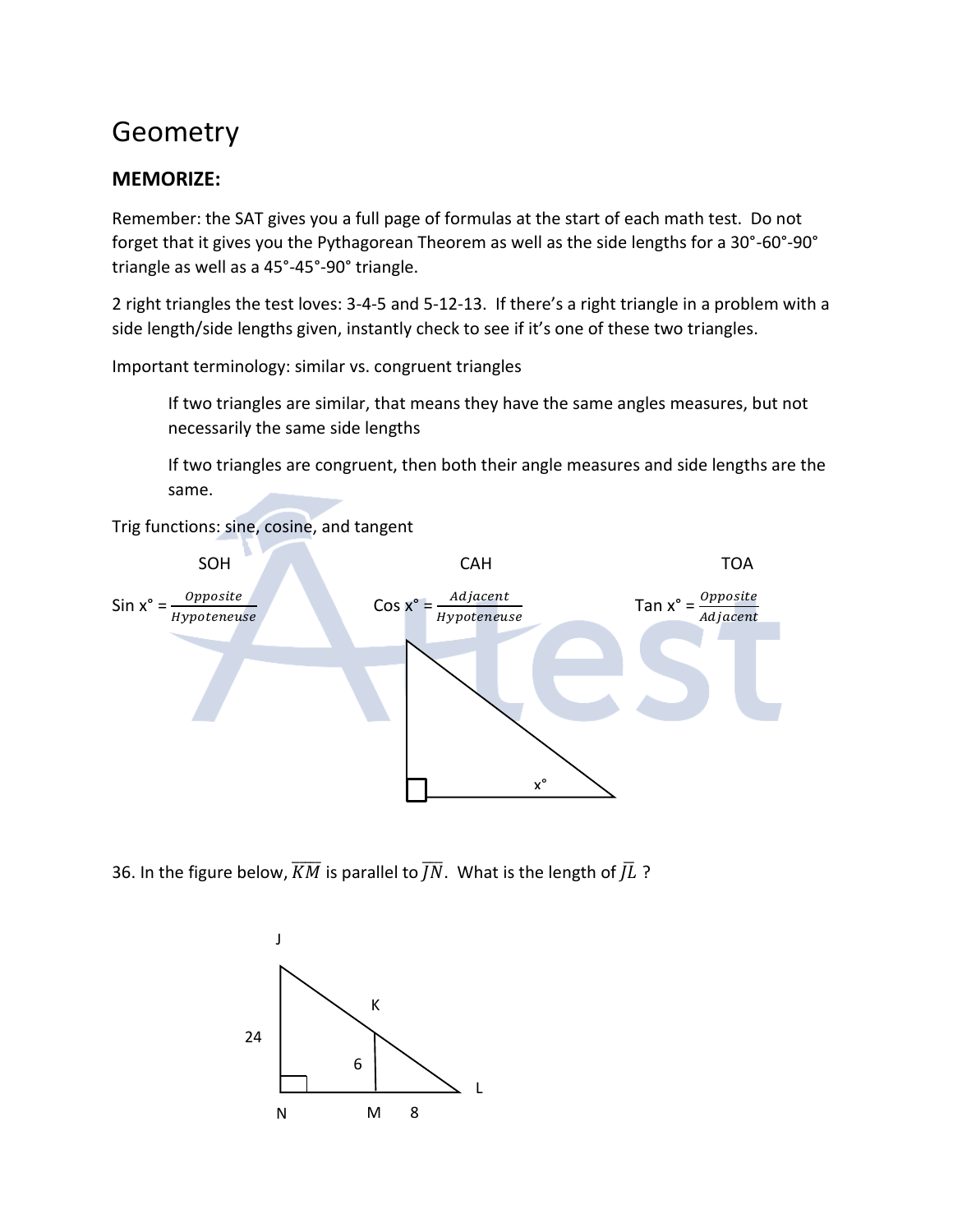37. For right triangle ABC with right angle B, cos A =  $\frac{3}{5}$ . What is the sin C?

38. For right triangle TUV, angle U is a right angle and side TU has a length of 18. Which of the following additional pieces of information can be used to determine the length of side UV?

- I. The measure of angle T
- II. The length of side TV
	- A) I only
	- B) II only
	- C) Both I and II
	- D) Neither I nor II



39. For triangle ABC above, what is the length of side BC?

- A) 7
- B)  $7\sqrt{2}$
- C)  $7\sqrt{3}$
- D)  $14\sqrt{3}$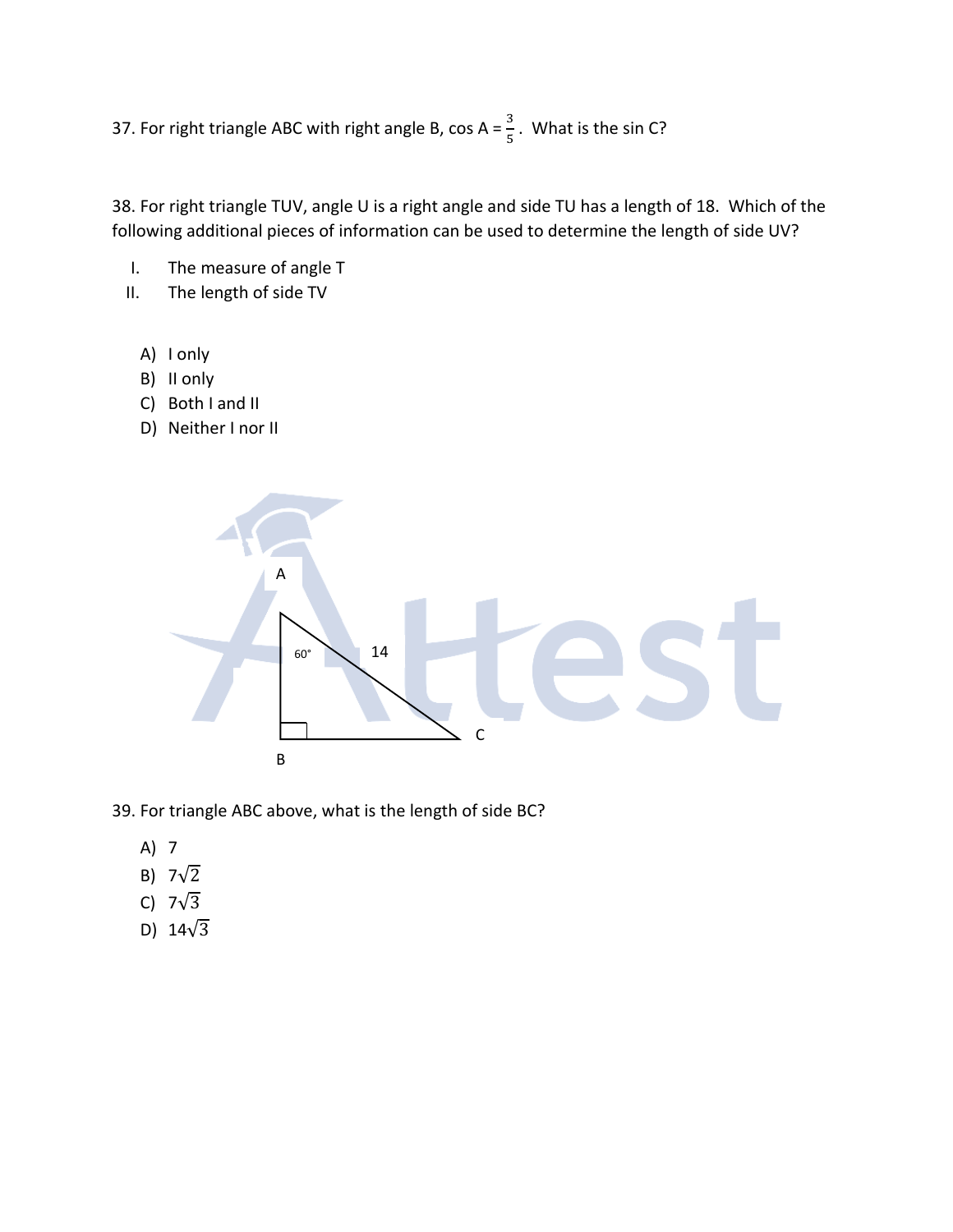

40. If the square shown above has a diagonal with length  $4\sqrt{2}$  , what is the area of the square?

$$
\sin x^{\circ} = \cos (90 - x)^{\circ}
$$



42. If sin  $30^{\circ} = 8$ , then the cos  $60^{\circ} =$  ?

43. If sin *x*° = *d* , then the which of the following must be true?

A)  $cos(90 - x)^{\circ} = d$ 

B) 
$$
d = \cos(x)^{\circ}
$$

- C)  $cos(x)$ <sup>o</sup> = sin *d*
- D)  $\cos d = \sin d$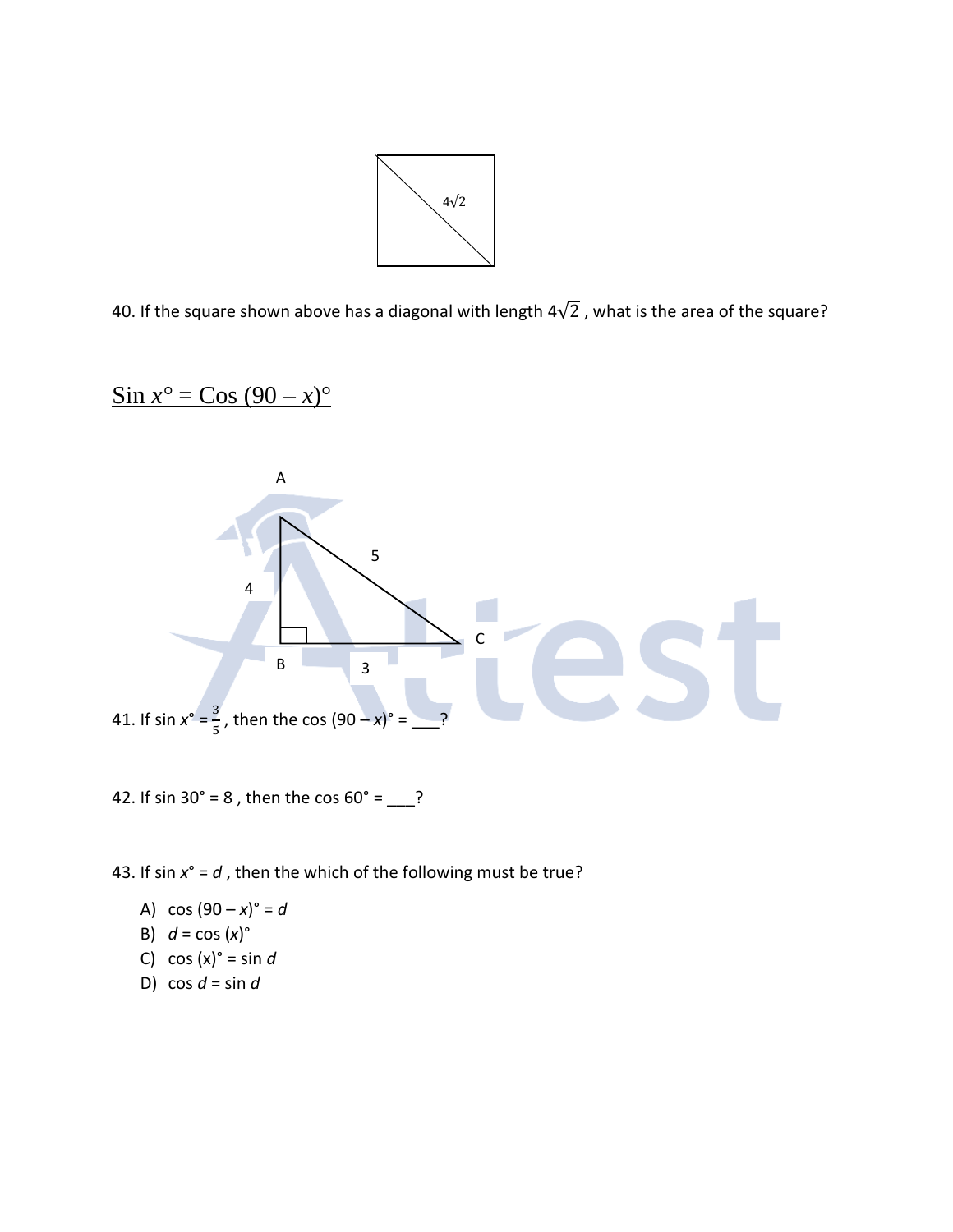### Radians

If you've never heard of radians, then that's okay: it's easy to learn.

There are two ways we can measure angles: degrees and radians. We use degrees in everyday life, and that unit of measurement is based on the idea of there being 360° in a circle (and, by logical extension, 180° in a semicircle).

For radians, you just need to know that it is based on π, and that  $180^\circ = \pi$  radians.

Given that, if  $180^\circ = \pi$  radians, then...

$$
360^\circ = 2\pi \text{ radians}
$$

$$
90^\circ = \frac{\pi}{2} \text{ radians}
$$

…and so on.

Here are some problems you may see on the test:



45. In the graph above, point O is at the origin, points A and D lie on the x-axis, and the measure of angle BOD is 30°, the what is the radian measure of angle AOB?

- A)  $\frac{\pi}{6}$ B)  $\frac{2\pi}{3}$ C)  $\frac{5\pi}{6}$
- D) 5π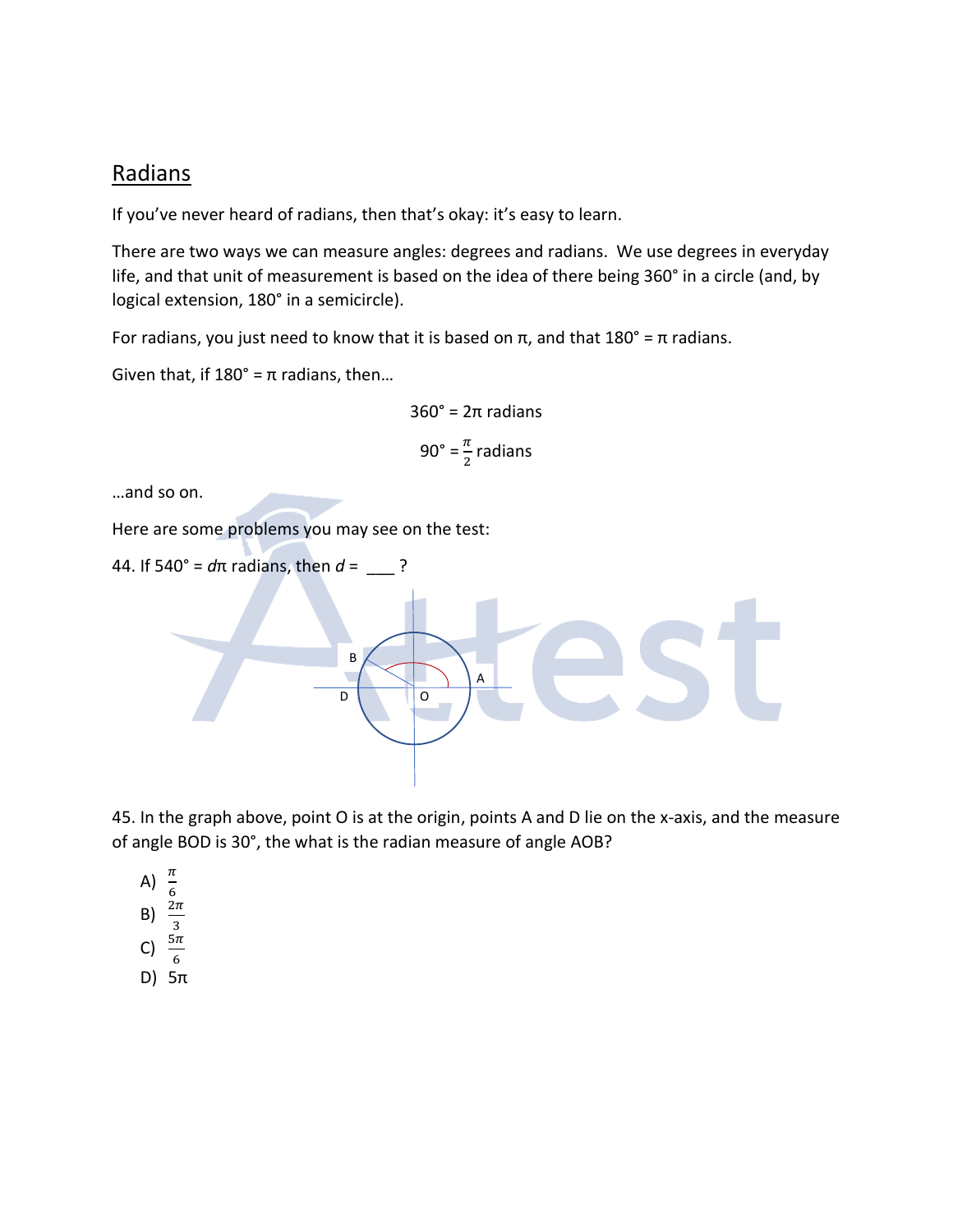### Equation of a Circle

#### **MEMORIZE:**

A) For a circle with center (h, k), the equation for graphing that circle is:  $(x - h)^2 + (y - k)^2 = Radius^2$ 

46. For a circle with equation  $(x - 3)^2 + (y + 6)^2 = 100$ , what is the coordinate point for the center of the circle as well as the radius?

- A) Center (-3, 6), Radius = 100
- B) Center (-3, 6), Radius = 10
- C) Center (3, -6), Radius = 100
- D) Center (3, -6), Radius = 10

47. For a circle with equation  $(x + 5)^2 + (y + 11)^2 = 81$ , what is the coordinate point for the center of the circle as well as the radius?

- A) Center (5, 11), Radius = 81
- B) Center (-5, -11), Radius = 81
- C) Center  $(-5, -11)$ , Radius = 9
- D) Center (5, 11), Radius = 9

48. If a circle has a center located at (8, -2) and a radius of 8, which of the following is the equation for that circle?

- A)  $(x-8)^2 + (y-2)^2 = 4$
- B)  $(x + 8)^2 + (y + 2)^2 = 2$
- C)  $(x 8)^2 + (y + 2)^2 = 64$
- D)  $(x + 8)^2 + (y 2)^2 = 16$

49. If a circle has a center located at (-9, -12) and a radius of 5, which of the following is the equation for that circle?

- A)  $(x + 9)^2 + (y + 12)^2 = 5$
- B)  $(x + 9)^2 + (y + 12)^2 = 25$
- C)  $(x 9)^2 + (y 12)^2 = 5$
- D)  $(x 9)^2 + (y 12)^2 = 25$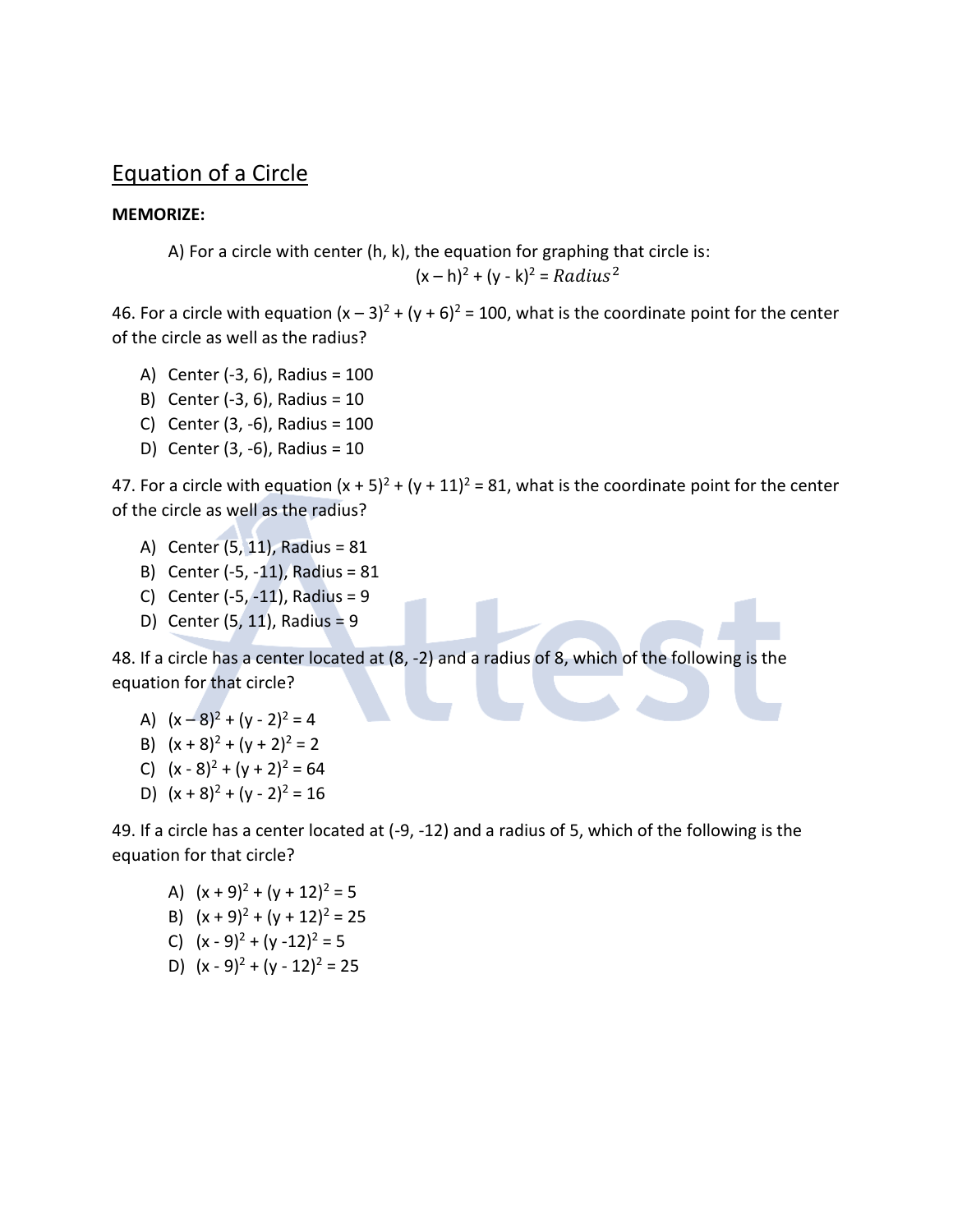$x^2 + 12x + y^2 - 6y = 4$ 

50. The graph of the equation shown above is a circle. What is the radius of the circle?

- A) 6
- B) 7
- C) 8
- D) 9

$$
x^2 - 8x + y^2 - 2y = -1
$$

51. The graph of the equation shown above is a circle. What is the radius of the circle?

- A) 4
- B) 5
- C) 6
- D) 7

## Probability and Statistics

#### Standard Deviation

52. The following are the lengths of fish caught on two separate days, Saturday and Sunday.

Saturday:

| 21 | 23 |
|----|----|
| 18 | 25 |
| 22 | 20 |
| 20 | 19 |
| 21 | 21 |

| Sunday: |  |
|---------|--|
|---------|--|

| 21 | 30 |
|----|----|
| 28 | 12 |
| 24 | 25 |
| 15 | 17 |
| 17 | 21 |
|    |    |

Based on the data, which of the following statements must be true?

- A) The standard deviation for Saturday is larger
- B) The standard deviation for Sunday is larger
- C) The standard deviations for Saturday and Sunday are the same
- D) The standard deviation cannot be determined for either date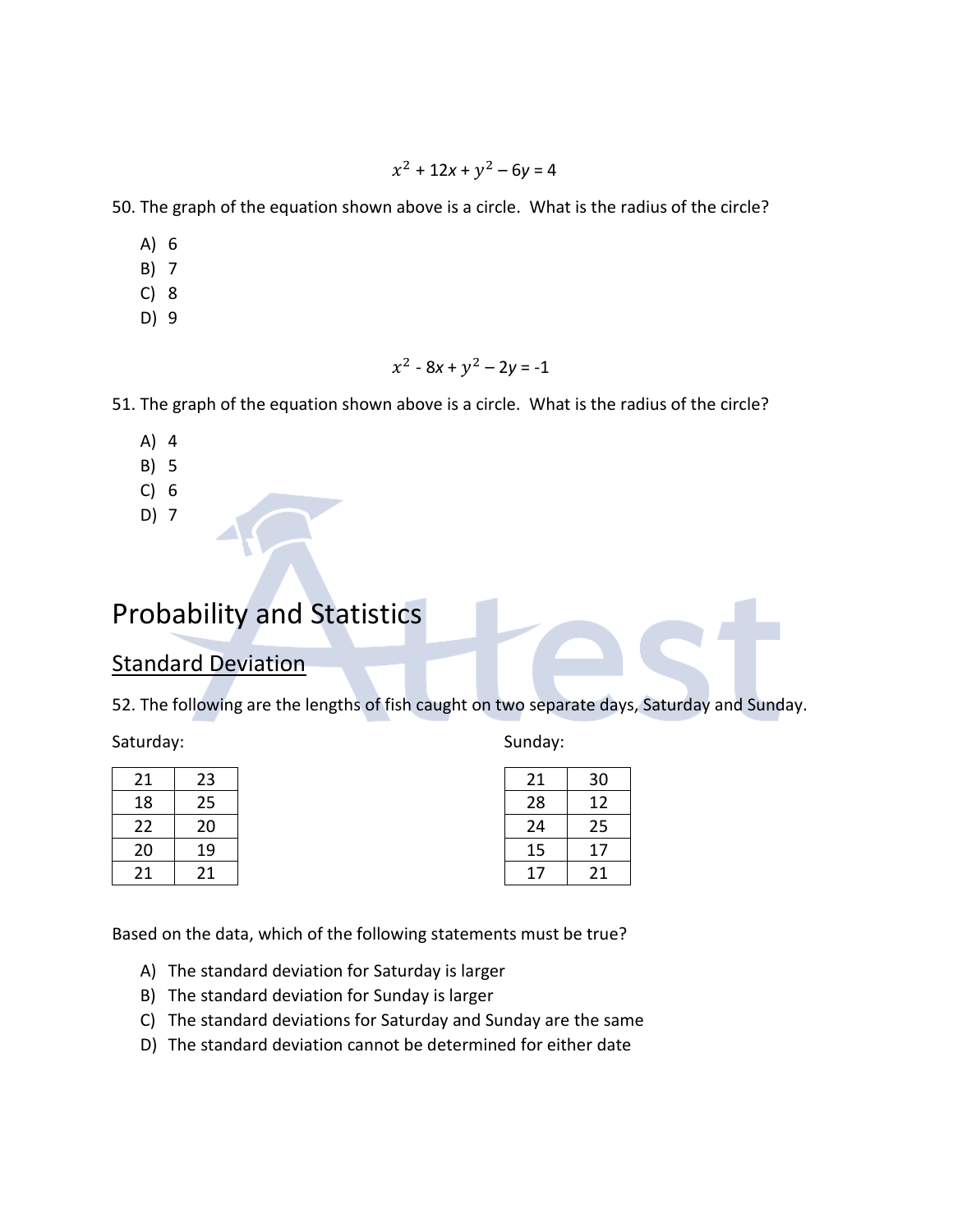

53. For data sets A and B shown above, which of the following best describes the relationship between the standard deviations of the two data sets?

- A) The data sets have equivalent standard deviations
- B) The standard deviation of data set A is greater than the standard deviation of data set B
- C) The standard deviation of data set B is greater than the standard deviation of data set A
- D) The standard deviations for the data sets cannot be determined



54. For the box plot shown above, which of the following is closest to the range for the data set?

- A) 8
- B) 10
- C) 20
- D) 25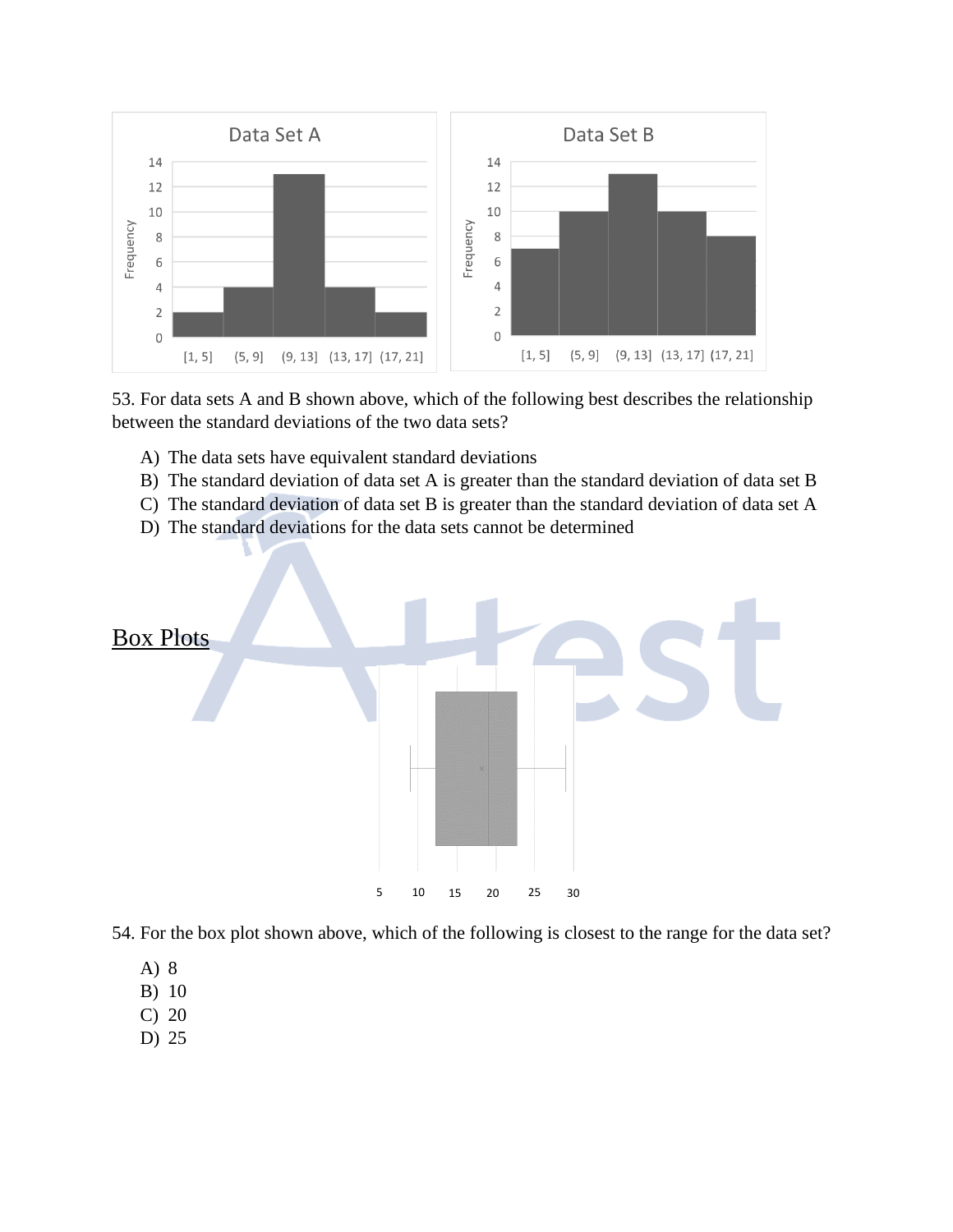55. For the box plot shown above, which of the following best approximates the median of the data set?

- A) 8
- B) 12
- C) 19
- D) 23



56. The box plots above represent two data sets. Which of the following statements is NOT true?

- A) Data set A has a greater range than Data set B
- B) Data set A has a smaller median than Data set B
- C) The minimum value of Data set A is smaller than the minimum value of Data set B
- D) The maximum value of Data set A is smaller than the maximum value of Data set B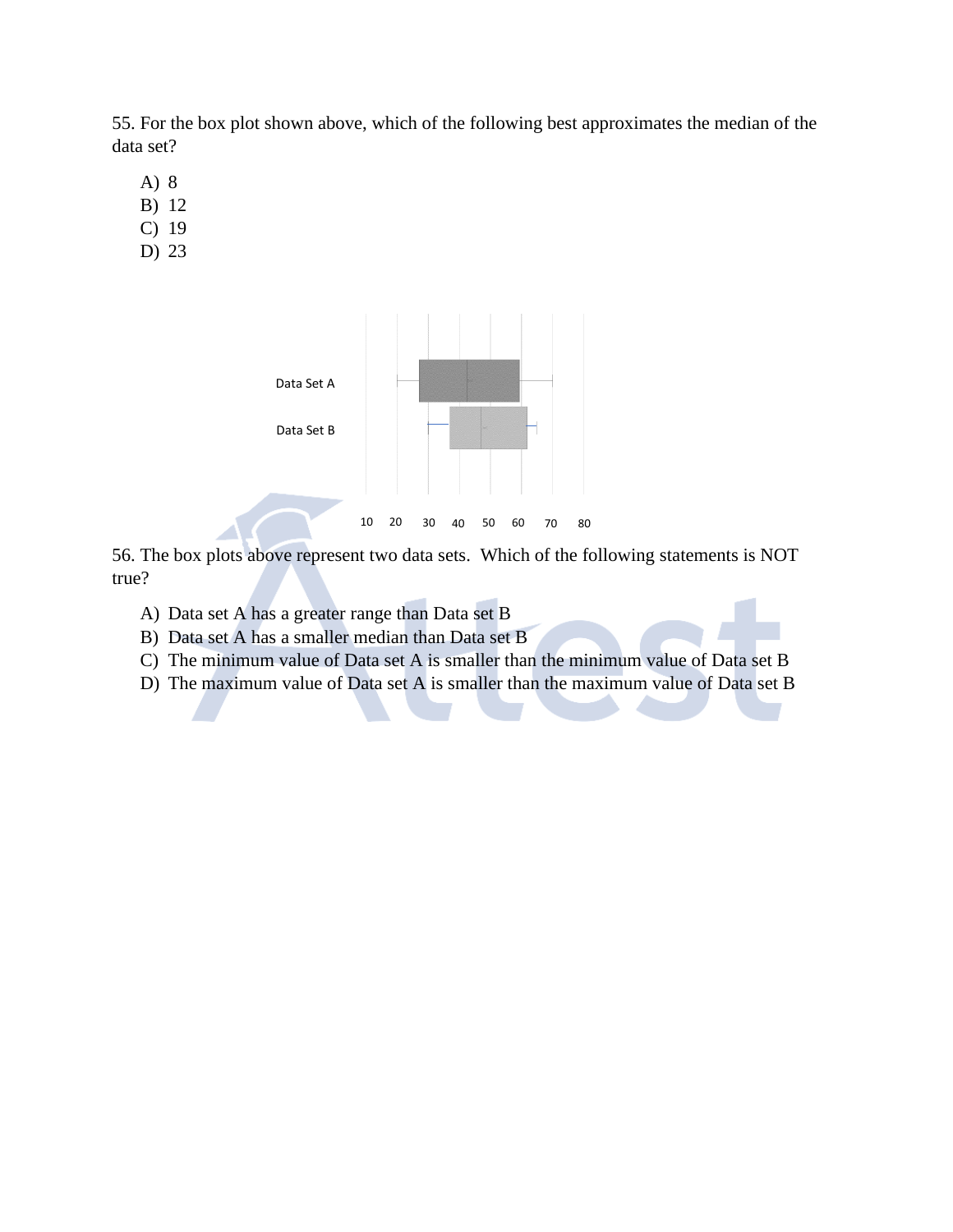## Statistical Analysis of Mean and Median

| Number         | Frequency |
|----------------|-----------|
| of Seats       |           |
| $\overline{2}$ | 3         |
| 3              | 6         |
| 4              |           |
| 5              | 9         |
| 6              | 17        |
|                |           |
| $\overline{S}$ | 5         |

57. An airport parking lots currently has 54 cars on the lot. The frequency table shown above gives the number of seats in each car. If a car with 8 seats is added to the parking lot, how will this affect the mean and median of the overall data set?

- A) The mean will increase and the median will decrease.
- B) The mean will decrease and the median will increase.
- C) The mean will increase and the median will remain the same.
- D) The mean will remain the same and the median will increase.

## II. Test-taking Strategy

## Using Your Answers with Algebra

*Plug in the answers*

58. If  $\frac{17-x}{4}$  = 3, what is the value of x ?

- A) 1
- B) 4
- C) 5
- D) 9

59. What are the solutions to  $x^2 - x - 20 = 0$ ?

- A) -1, -20
- B) 1, 20
- $C) 4, -5$
- D) -4, 5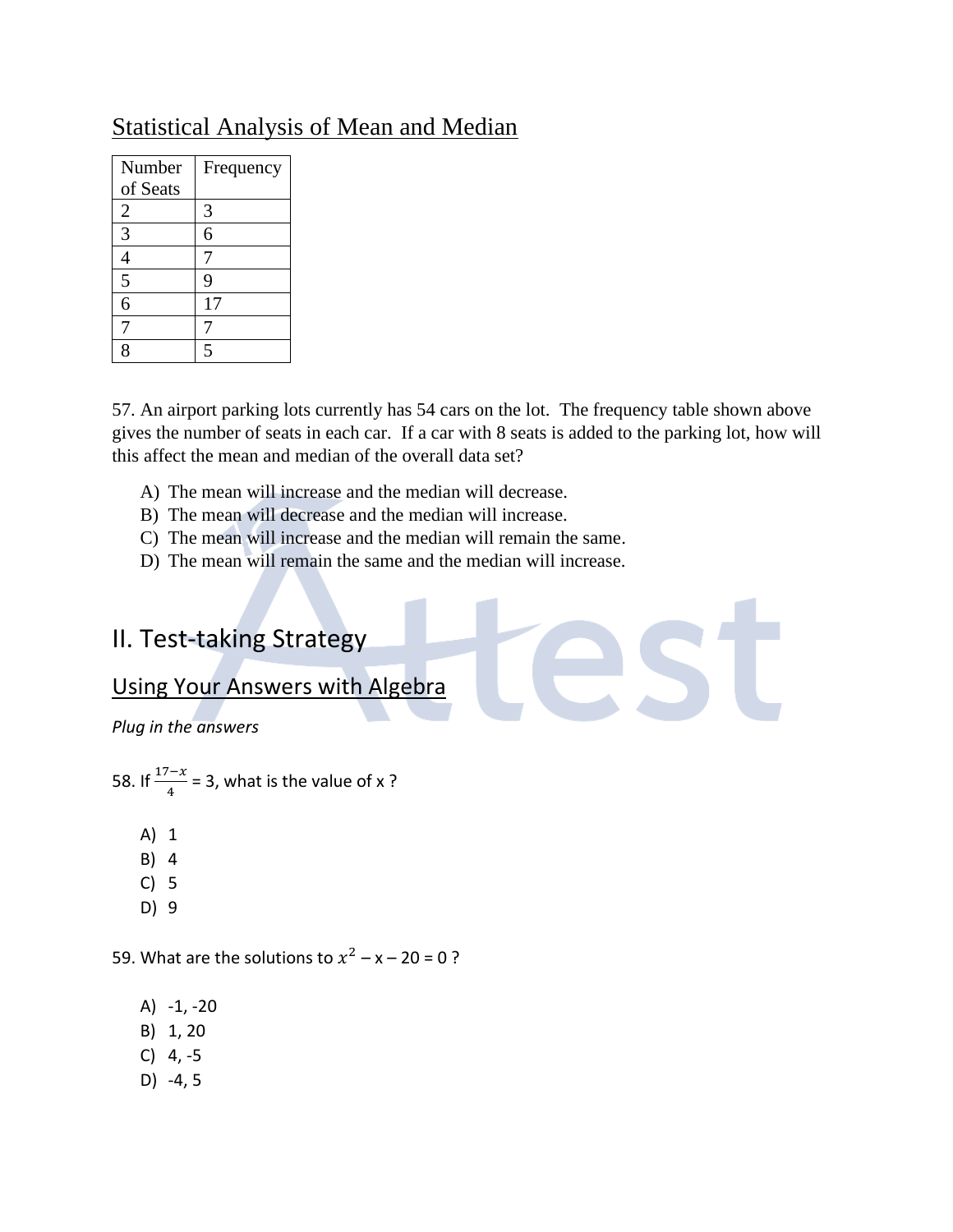## Solving Problems Involving Graphs and Data Tables



#### *Graphs:*

60. Which of the following equations represents the graph shown above?

A)  $y = 4^x - 2$ B)  $y = 3^x - 2$ es: C)  $y = 3^x - 1$ D)  $y = 4^x - 1$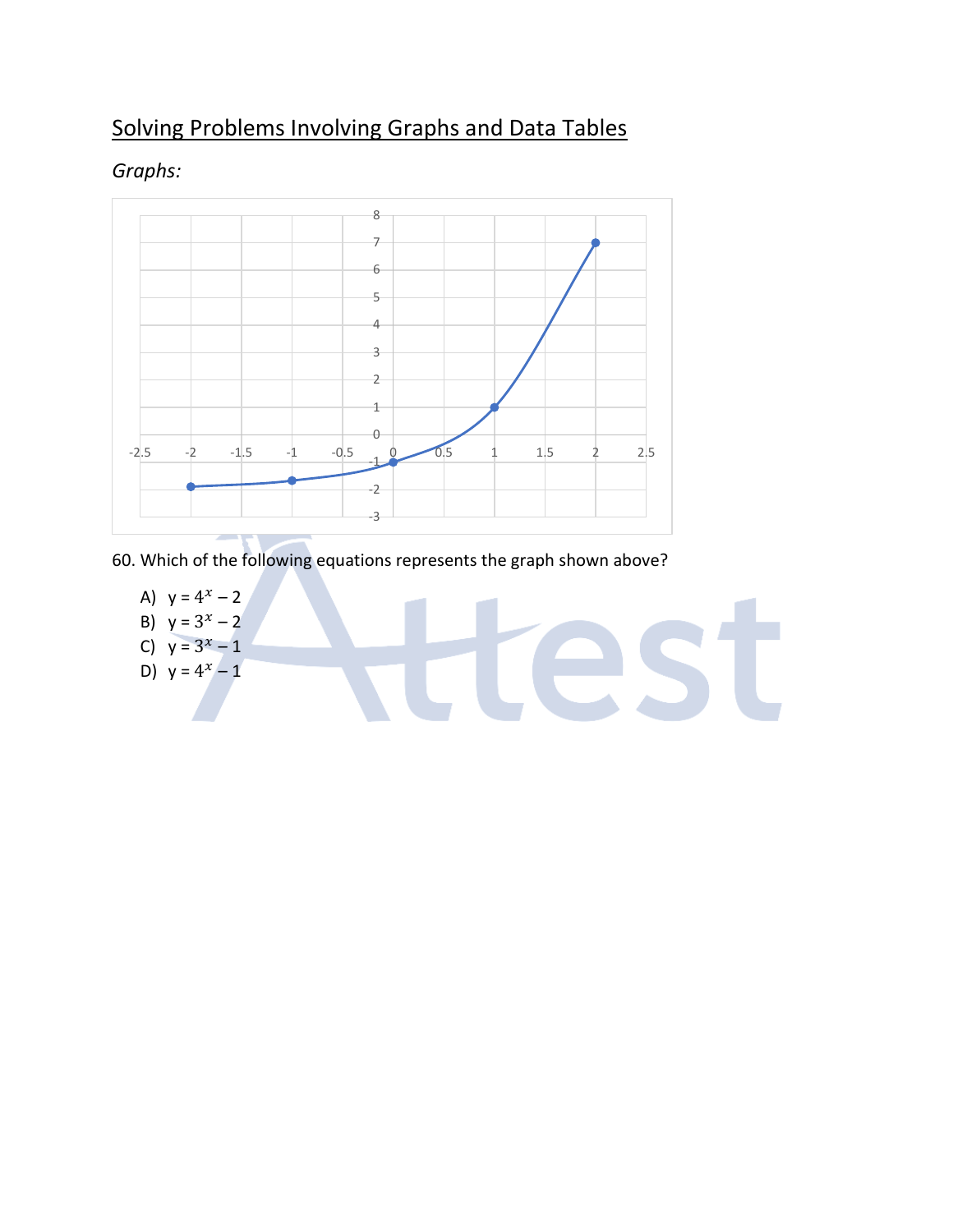#### 61. What is the graph for the equation  $y = 4^x + 2$ ?

A. CORRECT B.





*Tables:*

| m    |      |   |  |  |
|------|------|---|--|--|
| f(m) | $-4$ | 0 |  |  |

62. For the data table above, which of the following defines f (m) for the values listed?

- A) m 5
- B) 2m 6
- C)  $4m 8$
- D) 6m 10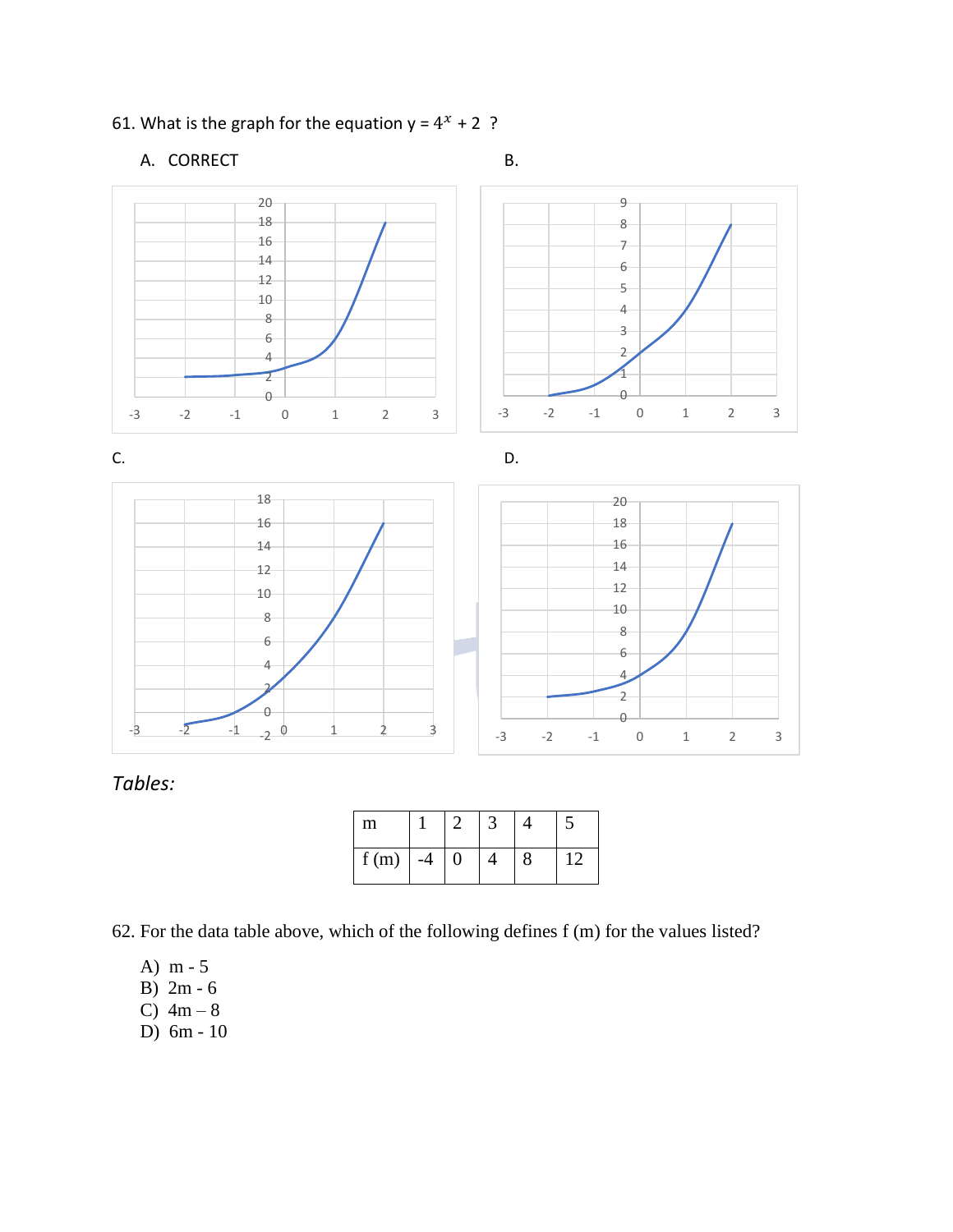| Rodent Infestation Time (days) | <b>Number of Rodents</b> |
|--------------------------------|--------------------------|
|                                |                          |
|                                |                          |
|                                | 10                       |
|                                |                          |

63. The table shown above gives some values for the number of rodents present in a house that house a rodent infestation *x* days since the infestation began. Which of the following equations correctly models this relationship?

- A)  $\frac{1}{4}x^2 6$
- B)  $\frac{1}{4}x^2 + 6$
- C)  $2x + 6$
- D) 2x 6

## Using Answers to Get the Answer

64.  $10x^2 + 40x - 65 - 18x^2 - 6x + 37$  is equivalent to:

- A)  $-28x^2 + 34x + 37$
- B)  $-8x^2 + 34x 28$
- C)  $8x^2 46x + 37$
- D)  $28x^2 46x 28$

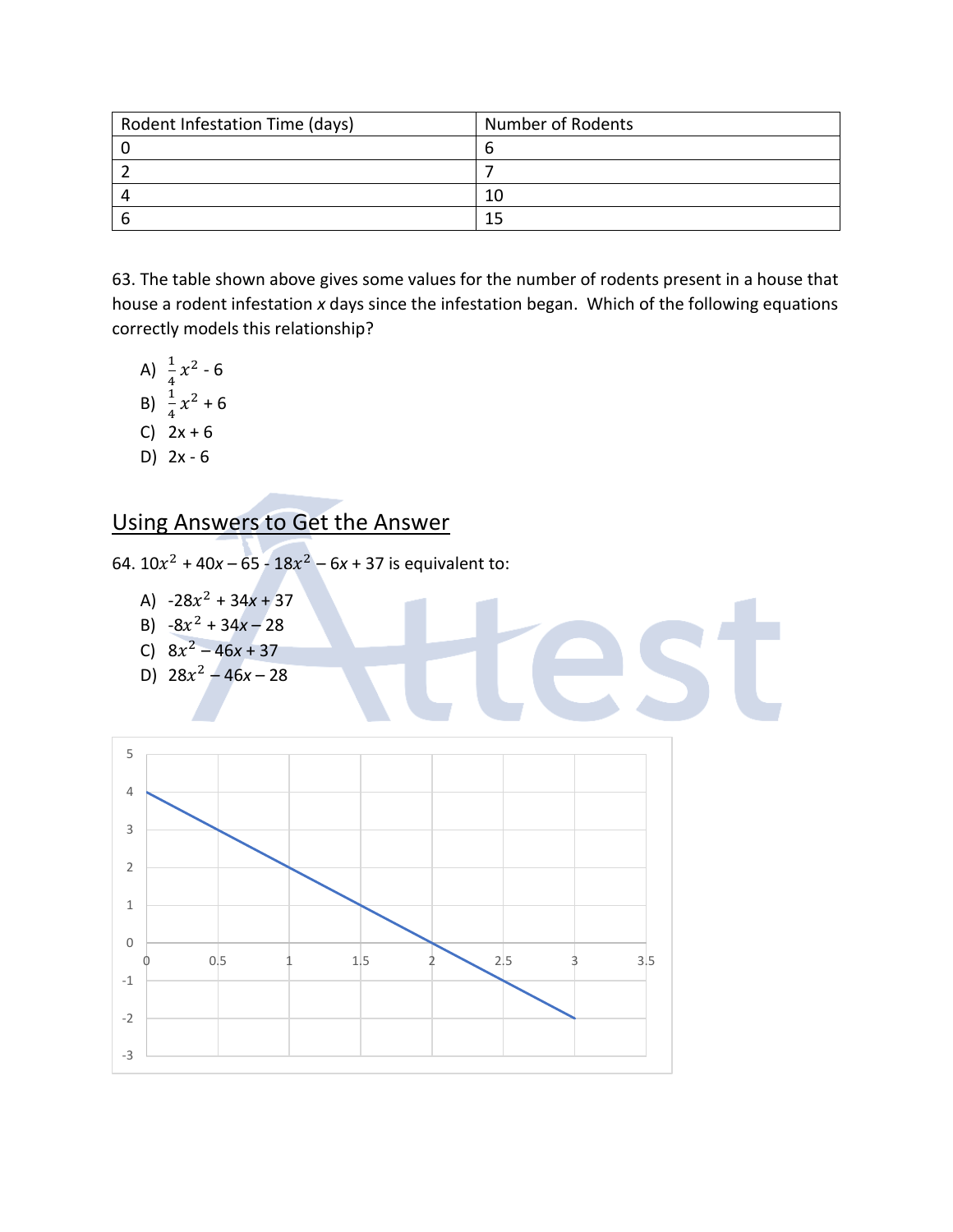65. Which of the following is the slope the line graphed above?

- $A) -2$
- B)  $-\frac{1}{2}$
- 2
- C)  $\frac{1}{2}$
- D) 2

66. The expression  $(4x^5)^3$  is equivalent to which of the following?

- A)  $12x^8$
- B)  $12x^{15}$
- C)  $64x^8$
- D)  $64x^{15}$

67. If *x* > -1, which of the following is equivalent to  $\frac{1}{1}$  $\frac{1}{x+1} + \frac{1}{x+1}$ ?

 $x+4$ 

A)  $2x + 5$ B)  $x^2 + 5x + 4$ C)  $\frac{2x+5}{x^2+5x+4}$ D)  $x^2 + 5x + 4$ 

 $2x+5$ 

Algebra and "Equivalent"

*Easier:*

68. Which of the following expressions is equivalent to  $5b^3$  -  $10b^2$ ?

- A) -5 $b^2$
- B)  $-10b^2 (2b + 1)$
- C)  $5b^2$  (*b* 2)
- D)  $b^2$  (-5 + *b*)

69. If  $a > 0$ , which of the following is equivalent to  $\frac{2}{a} + \frac{4}{3a}$  $\frac{1}{3a}$  ?

- A)  $\frac{10}{3a}$
- 
- B)  $\frac{6}{3a}$
- C)  $\frac{6}{4a}$
- D)  $\frac{8}{3a^2}$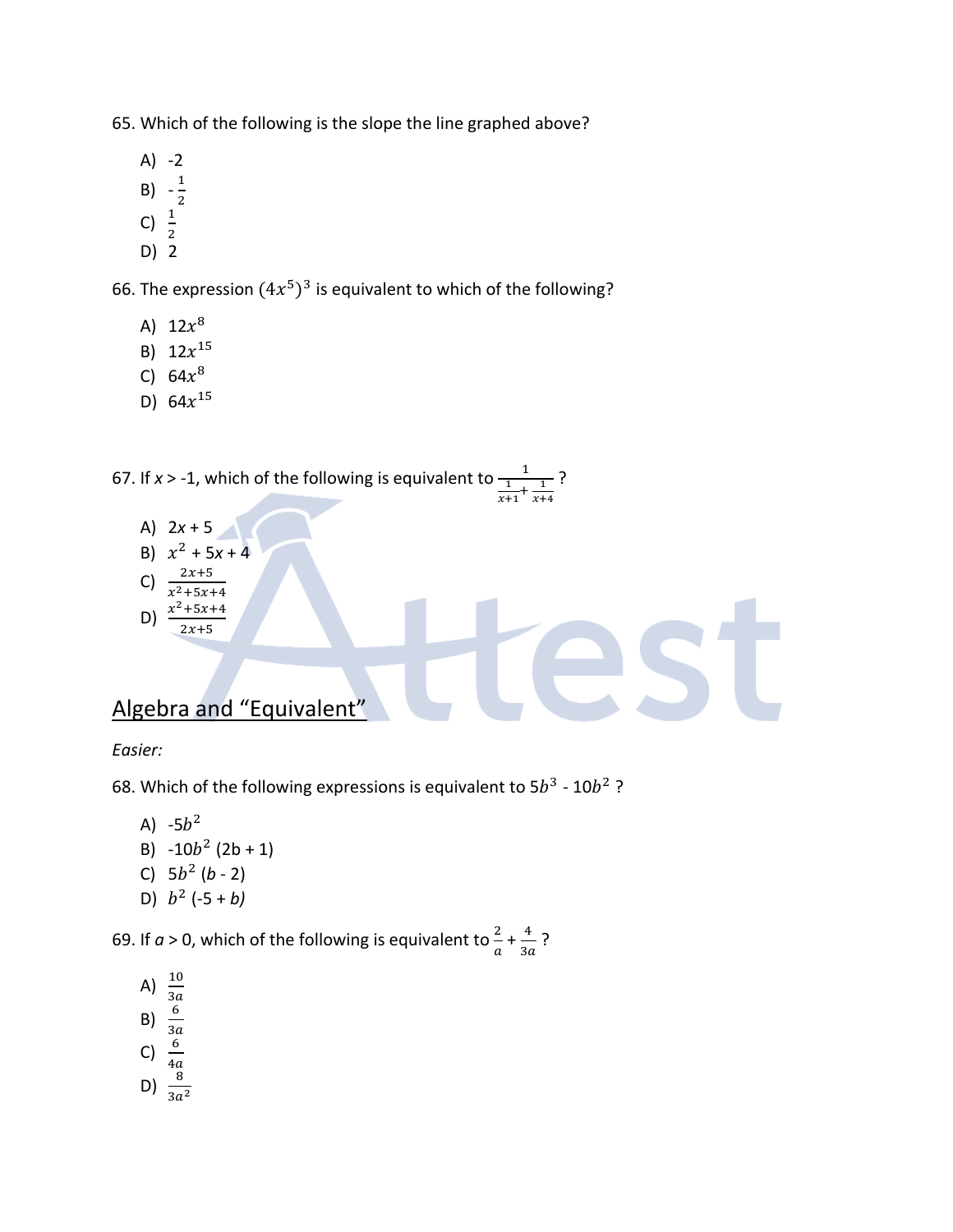*Difficult:*

$$
\frac{1}{6x+7}+4
$$

70. Which of the following is equivalent to above expression for  $x > 0$ ?

A)  $\frac{6x+8}{6x+7}$ B)  $\frac{24x+28}{6x+7}$ C)  $\frac{24x+29}{6x+7}$ D)  $\frac{5}{6x+7}$ 

71. If *x* > 2, which of the following is equivalent to  $\frac{3x^2-17x}{x^2}$  $\frac{x-1/x}{3x-5}$ ?

A) *x* B)  $x - 2 - \frac{17}{3x}$  $3x-5$ C)  $x - 3 - \frac{5}{3x}$  $3x-5$ D)  $x - 4 - \frac{20}{3x}$  $3x-5$ 

*Plugging-in for two variables:*

72. Which of the following is equivalent to the expression  $(x + \frac{y}{4})$  $\frac{y}{4}$ ?

A) 
$$
x^2 + \frac{y^2}{16}
$$
  
\nB)  $x^2 + \frac{xy}{2} + \frac{y^2}{16}$   
\nC)  $x^2 + \frac{xy}{4} + \frac{y^2}{4}$   
\nD)  $x^2 + \frac{xy}{4} + \frac{y^2}{16}$